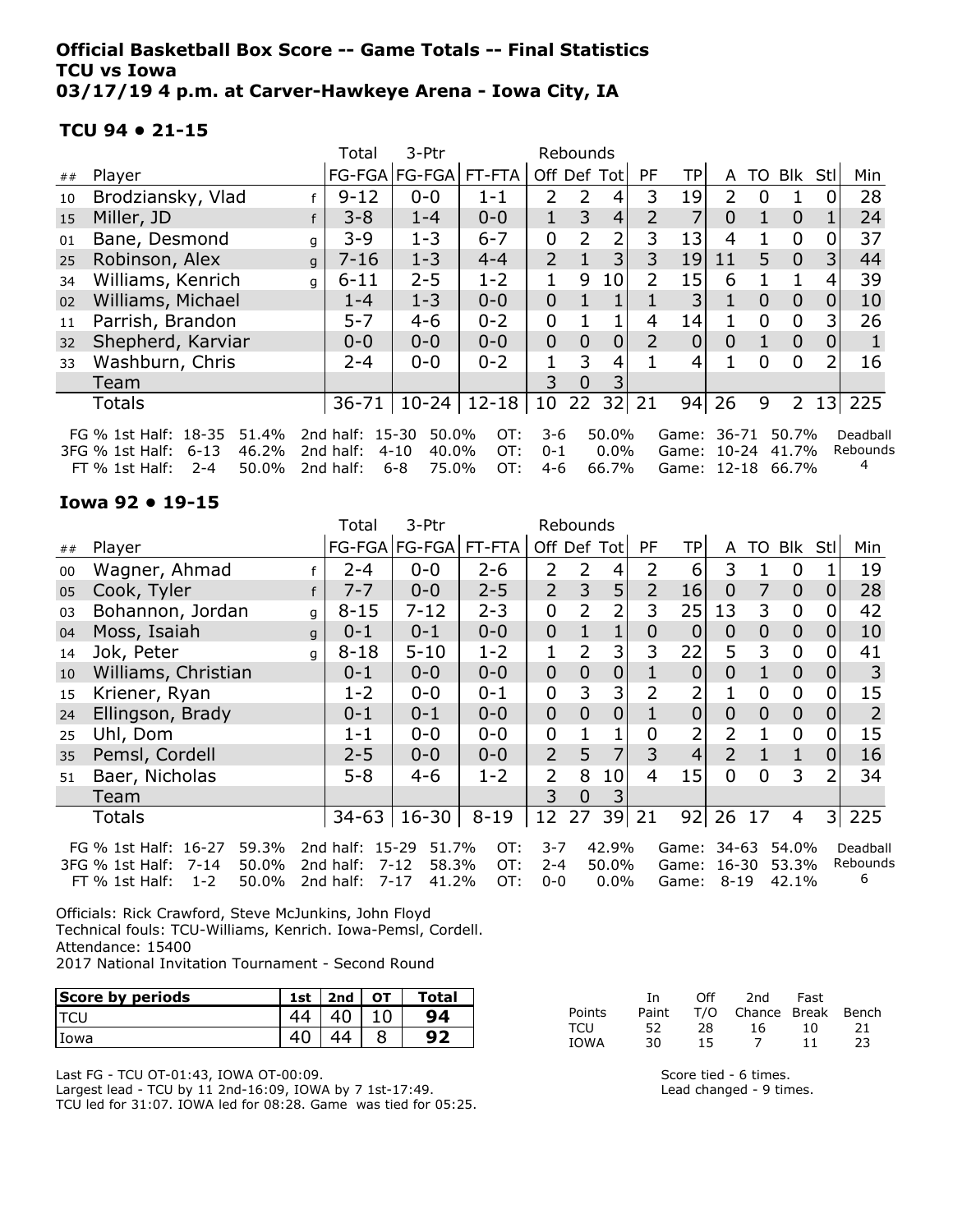# TCU vs Iowa 03/17/19 4 p.m. at Carver-Hawkeye Arena - Iowa City, IA 1st PERIOD Play-by-Play (Page 1)

| <b>HOME TEAM: Iowa</b>                 | Time  | <b>Score</b> |                | <b>Margin VISITORS: TCU</b>             |
|----------------------------------------|-------|--------------|----------------|-----------------------------------------|
| REBOUND (DEF) by Moss, Isaiah          | 19:47 |              |                | MISSED JUMPER by Miller, JD             |
| GOOD! 3 PTR by Jok, Peter              | 19:34 | $3 - 0$      | $H_3$          |                                         |
| ASSIST by Bohannon, Jordan             | 19:34 |              |                |                                         |
|                                        |       | $3 - 2$      |                |                                         |
|                                        | 19:05 |              | $H_1$          | GOOD! JUMPER by Brodziansky, Vlad [PNT] |
|                                        | 18:56 |              |                | ASSIST by Robinson, Alex                |
| GOOD! LAYUP by Wagner, Ahmad [PNT]     | 18:35 | $5 - 2$      | $H_3$          |                                         |
| ASSIST by Bohannon, Jordan             | 18:35 |              |                |                                         |
|                                        | 18:21 |              |                | TURNOVR by Robinson, Alex               |
| STEAL by Wagner, Ahmad                 | 18:20 |              |                |                                         |
| GOOD! 3 PTR by Bohannon, Jordan [FB]   | 18:18 | $8 - 2$      | H 6            |                                         |
| ASSIST by Wagner, Ahmad                | 18:18 |              |                |                                         |
|                                        |       |              |                |                                         |
| FOUL by Wagner, Ahmad (P1T1)           | 17:57 |              |                |                                         |
|                                        | 17:55 | $8 - 4$      | H 4            | GOOD! LAYUP by Bane, Desmond [PNT]      |
|                                        | 17:55 |              |                | ASSIST by Robinson, Alex                |
| GOOD! 3 PTR by Jok, Peter              | 17:49 | $11 - 4$     | H 7            |                                         |
| ASSIST by Bohannon, Jordan             | 17:49 |              |                |                                         |
|                                        | 17:29 | $11-6$       | H <sub>5</sub> | GOOD! JUMPER by Williams, Kenrich [PNT] |
| MISSED 3 PTR by Moss, Isaiah           | 17:14 |              |                |                                         |
| REBOUND (OFF) by (TEAM)                | 17:14 |              |                |                                         |
|                                        |       |              |                |                                         |
| TURNOVR by Jok, Peter                  | 16:58 |              |                | STEAL by Williams, Kenrich              |
|                                        | 16:39 | $11 - 8$     | H 3            | GOOD! DUNK by Williams, Kenrich [PNT]   |
| GOOD! DUNK by Cook, Tyler [PNT]        | 16:26 | $13 - 8$     | H <sub>5</sub> |                                         |
|                                        | 16:03 | $13 - 11$    | H <sub>2</sub> | GOOD! 3 PTR by Parrish, Brandon         |
|                                        | 16:03 |              |                | ASSIST by Williams, Kenrich             |
|                                        | 15:54 |              |                | FOUL by Shepherd, Karviar (P1T1)        |
| TIMEOUT media                          | 15:54 |              |                |                                         |
|                                        |       |              |                |                                         |
| TURNOVR by Cook, Tyler                 | 15:45 |              |                |                                         |
|                                        | 15:38 |              |                | MISSED LAYUP by Bane, Desmond           |
|                                        | 15:38 |              |                | REBOUND (OFF) by (TEAM)                 |
|                                        | 15:15 | $13 - 14$    | V <sub>1</sub> | GOOD! 3 PTR by Parrish, Brandon         |
|                                        | 15:15 |              |                | ASSIST by Bane, Desmond                 |
| TURNOVR by Cook, Tyler                 | 15:05 |              |                |                                         |
|                                        | 15:04 |              |                | STEAL by Parrish, Brandon               |
|                                        | 15:00 |              |                | MISSED 3 PTR by Robinson, Alex          |
|                                        |       |              |                |                                         |
|                                        | 15:00 |              |                | REBOUND (OFF) by Washburn, Chris        |
|                                        | 14:56 |              |                | TURNOVR by Robinson, Alex               |
| GOOD! 3 PTR by Jok, Peter              | 14:45 | $16 - 14$    | H <sub>2</sub> |                                         |
| REBOUND (DEF) by Bohannon, Jordan      | 14:27 |              |                | MISSED 3 PTR by Williams, Michael       |
| MISSED 3 PTR by Jok, Peter             | 14:20 |              |                |                                         |
| REBOUND (OFF) by Jok, Peter            | 14:20 |              |                |                                         |
| MISSED 3 PTR by Bohannon, Jordan       | 14:09 |              |                |                                         |
| REBOUND (OFF) by Baer, Nicholas        | 14:09 |              |                |                                         |
|                                        |       |              |                |                                         |
| GOOD! LAYUP by Baer, Nicholas [PNT]    | 14:06 | 18-14        | H 4            |                                         |
| REBOUND (DEF) by Baer, Nicholas        | 13:52 |              |                | MISSED LAYUP by Robinson, Alex          |
| GOOD! LAYUP by Bohannon, Jordan [FB/PN | 13:45 | $20 - 14$    | H 6            |                                         |
|                                        | 13:44 |              |                | TIMEOUT 30sec                           |
|                                        | 13:23 | $20 - 17$    | $H_3$          | GOOD! 3 PTR by Williams, Michael        |
|                                        | 13:23 |              |                | ASSIST by Parrish, Brandon              |
| TURNOVR by Bohannon, Jordan            | 13:15 |              |                |                                         |
|                                        | 13:14 |              |                | STEAL by Washburn, Chris                |
|                                        |       |              |                |                                         |
|                                        | 12:49 | $20 - 19$    | $H_1$          | GOOD! JUMPER by Robinson, Alex [PNT]    |
| TURNOVR by Pemsl, Cordell              | 12:33 |              |                |                                         |
| FOUL by Pemsl, Cordell (P1T2)          | 12:33 |              |                |                                         |
|                                        | 12:11 | $20 - 22$    | V <sub>2</sub> | GOOD! 3 PTR by Williams, Kenrich        |
|                                        | 12:11 |              |                | ASSIST by Robinson, Alex                |
| MISSED 3 PTR by Ellingson, Brady       | 12:00 |              |                |                                         |
| REBOUND (OFF) by Baer, Nicholas        | 12:00 |              |                |                                         |
|                                        |       |              |                |                                         |
| TURNOVR by Uhl, Dom                    | 11:44 |              |                | STEAL by Parrish, Brandon               |
| FOUL by Ellingson, Brady (P1T3)        | 11:42 |              |                |                                         |
|                                        | 11:42 |              |                | TIMEOUT MEDIA                           |
|                                        |       |              |                |                                         |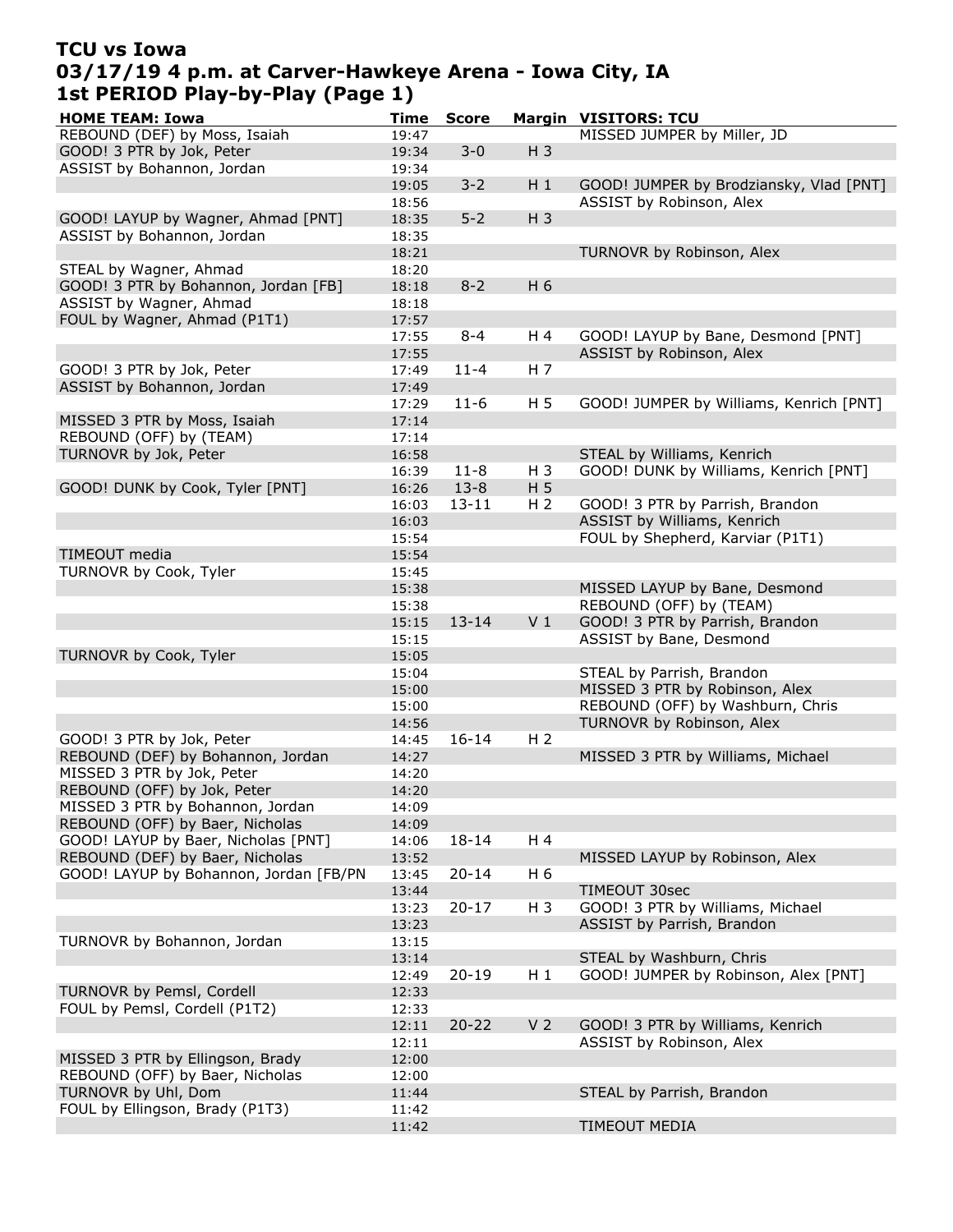## TCU vs Iowa 03/17/19 4 p.m. at Carver-Hawkeye Arena - Iowa City, IA 1st PERIOD Play-by-Play (Page 2)

| <b>HOME TEAM: Iowa</b>                 | <b>Time</b> | <b>Score</b> |                | <b>Margin VISITORS: TCU</b>          |
|----------------------------------------|-------------|--------------|----------------|--------------------------------------|
|                                        | 11:42       |              |                | MISSED FT SHOT by Parrish, Brandon   |
|                                        | 11:42       |              |                | REBOUND (OFF) by (DEADBALL)          |
|                                        | 11:42       |              |                | MISSED FT SHOT by Parrish, Brandon   |
|                                        | 11:42       |              |                | REBOUND (OFF) by Brodziansky, Vlad   |
|                                        | 11:37       | $20 - 25$    | V <sub>5</sub> | GOOD! 3 PTR by Williams, Kenrich     |
|                                        | 11:37       |              |                | ASSIST by Bane, Desmond              |
| MISSED JUMPER by Pemsl, Cordell        | 11:13       |              |                | BLOCK by Brodziansky, Vlad           |
|                                        | 11:11       |              |                | REBOUND (DEF) by Parrish, Brandon    |
| REBOUND (DEF) by Pemsl, Cordell        | 10:56       |              |                | MISSED 3 PTR by Williams, Michael    |
| MISSED 3 PTR by Baer, Nicholas         | 10:32       |              |                |                                      |
| REBOUND (OFF) by Pemsl, Cordell        | 10:32       |              |                |                                      |
|                                        | 10:29       |              |                | FOUL by Parrish, Brandon (P1T2)      |
| TURNOVR by Bohannon, Jordan            | 10:21       |              |                |                                      |
|                                        | 10:20       |              |                | STEAL by Robinson, Alex              |
| REBOUND (DEF) by Baer, Nicholas        | 10:16       |              |                | MISSED JUMPER by Williams, Michael   |
| GOOD! LAYUP by Pemsl, Cordell [FB/PNT] | 10:10       | $22 - 25$    | V <sub>3</sub> |                                      |
| ASSIST by Bohannon, Jordan             | 10:10       |              |                |                                      |
| FOUL by Pemsl, Cordell (P2T4)          |             | $22 - 26$    | V <sub>4</sub> |                                      |
|                                        | 09:55       |              | V <sub>5</sub> | GOOD! FT SHOT by Robinson, Alex      |
|                                        | 09:55       | $22 - 27$    |                | GOOD! FT SHOT by Robinson, Alex      |
| TURNOVR by Cook, Tyler                 | 09:47       |              |                |                                      |
|                                        | 09:46       |              |                | STEAL by Robinson, Alex              |
|                                        | 09:43       |              |                | MISSED DUNK by Robinson, Alex        |
|                                        | 09:43       |              |                | REBOUND (OFF) by Robinson, Alex      |
| BLOCK by Baer, Nicholas                | 09:38       |              |                | MISSED LAYUP by Robinson, Alex       |
|                                        | 09:36       |              |                | REBOUND (OFF) by (TEAM)              |
|                                        | 09:18       | 22-29        | V <sub>7</sub> | GOOD! JUMPER by Robinson, Alex [PNT] |
|                                        | 09:18       |              |                | ASSIST by Williams, Michael          |
| MISSED LAYUP by Kriener, Ryan          | 09:11       |              |                |                                      |
| REBOUND (OFF) by Cook, Tyler           | 09:11       |              |                |                                      |
| GOOD! DUNK by Cook, Tyler [PNT]        | 09:09       | 24-29        | V <sub>5</sub> |                                      |
| REBOUND (DEF) by Cook, Tyler           | 08:58       |              |                | MISSED 3 PTR by Miller, JD           |
| GOOD! 3 PTR by Bohannon, Jordan        | 08:48       | $27 - 29$    | V <sub>2</sub> |                                      |
| ASSIST by Jok, Peter                   | 08:48       |              |                |                                      |
|                                        | 08:45       |              |                | TIMEOUT 30sec                        |
| REBOUND (DEF) by Baer, Nicholas        | 08:29       |              |                | MISSED 3 PTR by Parrish, Brandon     |
|                                        | 08:19       |              |                | FOUL by Parrish, Brandon (P2T3)      |
| TIMEOUT 30sec                          | 08:19       |              |                |                                      |
| GOOD! JUMPER by Jok, Peter             | 08:05       | $29 - 29$    | T <sub>1</sub> |                                      |
|                                        | 07:44       |              |                | TURNOVR by Shepherd, Karviar         |
|                                        | 07:44       |              |                | FOUL by Shepherd, Karviar (P2T4)     |
| GOOD! JUMPER by Jok, Peter             | 07:20       | $31 - 29$    | H <sub>2</sub> |                                      |
|                                        | 07:00       | $31 - 31$    | T <sub>2</sub> | GOOD! LAYUP by Washburn, Chris [PNT] |
|                                        | 07:00       |              |                | ASSIST by Williams, Kenrich          |
| MISSED JUMPER by Williams, Christian   | 06:51       |              |                | REBOUND (DEF) by Washburn, Chris     |
| FOUL by Cook, Tyler (P1T5)             | 06:51       |              |                |                                      |
|                                        | 06:30       |              |                | TURNOVR by Williams, Kenrich         |
|                                        | 06:30       |              |                | FOUL by Williams, Kenrich (P1T5)     |
|                                        | 06:08       |              |                | FOUL by Bane, Desmond (P1T6)         |
| MISSED 3 PTR by Jok, Peter             | 05:53       |              |                | REBOUND (DEF) by Williams, Kenrich   |
|                                        | 05:39       |              |                | MISSED 3 PTR by Robinson, Alex       |
|                                        | 05:39       |              |                | REBOUND (OFF) by Robinson, Alex      |
| REBOUND (DEF) by Kriener, Ryan         | 05:21       |              |                | MISSED LAYUP by Robinson, Alex       |
| TURNOVR by Williams, Christian         | 05:13       |              |                | STEAL by Miller, JD                  |
| FOUL by Williams, Christian (P1T6)     | 05:13       |              |                |                                      |
|                                        | 05:13       |              |                | FOUL TECHNCL by Williams, Kenrich    |
|                                        |             |              |                |                                      |
|                                        | 05:13       |              |                | FOUL by Williams, Kenrich (P2T7)     |
| FOUL TECHNCL by Pemsl, Cordell         | 05:13       |              |                |                                      |
| FOUL by Pemsl, Cordell (P3T7)          | 05:13       |              |                |                                      |
|                                        | 04:48       | $31 - 33$    | V <sub>2</sub> | GOOD! LAYUP by Miller, JD [PNT]      |
| MISSED 3 PTR by Jok, Peter             | 04:39       |              |                | REBOUND (DEF) by Miller, JD          |
|                                        | 04:31       | $31 - 35$    | V <sub>4</sub> | GOOD! LAYUP by Miller, JD [FB/PNT]   |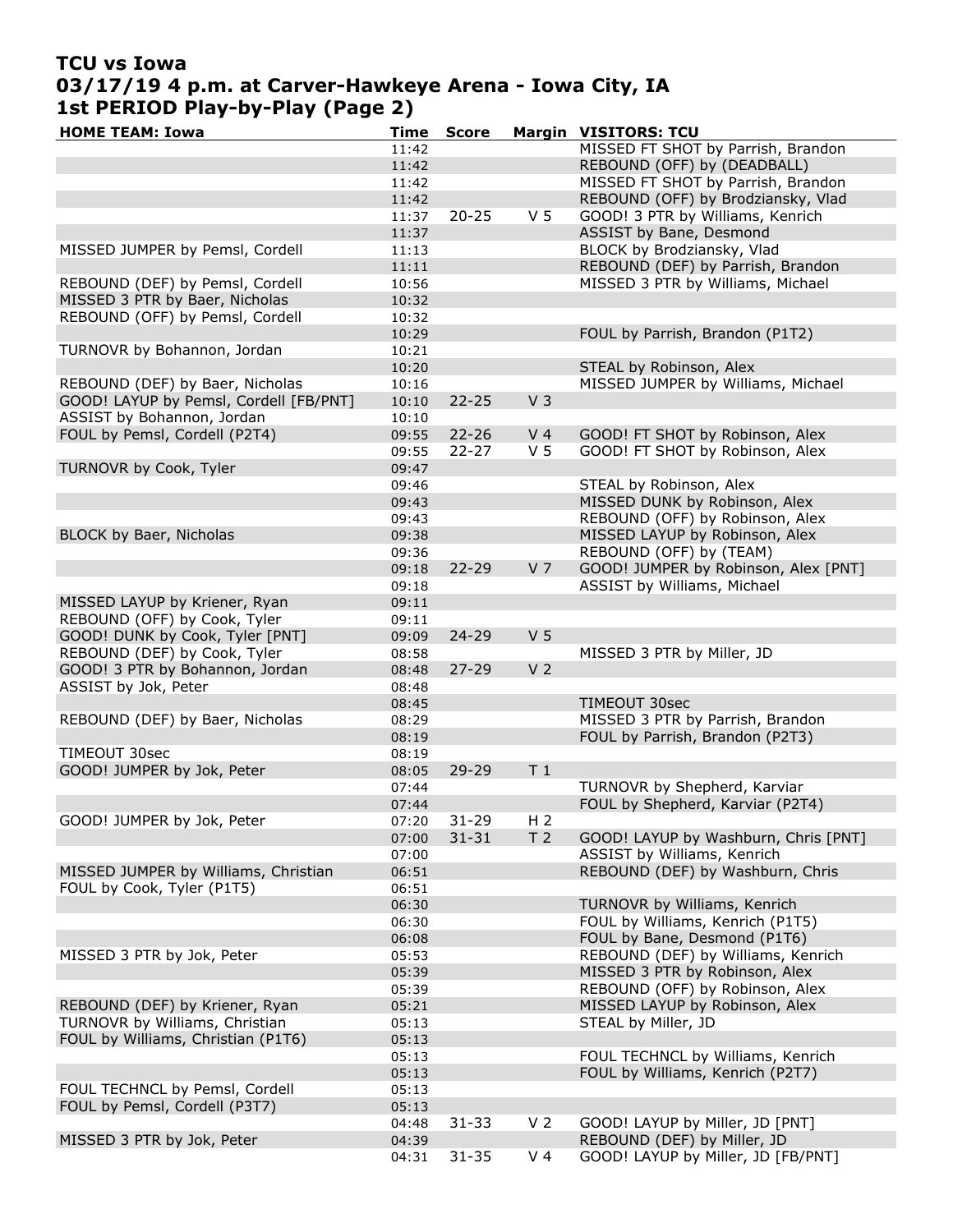### TCU vs Iowa 03/17/19 4 p.m. at Carver-Hawkeye Arena - Iowa City, IA 1st PERIOD Play-by-Play (Page 3)

| <b>HOME TEAM: Iowa</b>             | <b>Time</b> | <b>Score</b> |                | <b>Margin VISITORS: TCU</b>            |
|------------------------------------|-------------|--------------|----------------|----------------------------------------|
| TURNOVR by Cook, Tyler             | 04:17       |              |                |                                        |
|                                    | 04:00       |              |                | MISSED LAYUP by Bane, Desmond          |
|                                    | 04:00       |              |                | REBOUND (OFF) by Brodziansky, Vlad     |
|                                    | 03:57       | $31 - 37$    | V <sub>6</sub> | GOOD! DUNK by Brodziansky, Vlad [PNT]  |
|                                    | 03:54       |              |                | FOUL by Miller, JD (P1T8)              |
| TIMEOUT media                      | 03:54       |              |                |                                        |
| MISSED FT SHOT by Wagner, Ahmad    | 03:54       |              |                |                                        |
| REBOUND (OFF) by (DEADBALL)        | 03:54       |              |                |                                        |
| GOOD! FT SHOT by Wagner, Ahmad     | 03:54       | $32 - 37$    | V <sub>5</sub> |                                        |
|                                    | 03:23       |              |                | TURNOVR by Miller, JD                  |
| MISSED JUMPER by Jok, Peter        | 03:00       |              |                | REBOUND (DEF) by Miller, JD            |
| BLOCK by Baer, Nicholas            | 02:44       |              |                | MISSED JUMPER by Brodziansky, Vlad     |
| REBOUND (DEF) by Kriener, Ryan     | 02:40       |              |                |                                        |
| GOOD! 3 PTR by Baer, Nicholas      | 02:34       | $35 - 37$    | V <sub>2</sub> |                                        |
| ASSIST by Bohannon, Jordan         | 02:34       |              |                |                                        |
| REBOUND (DEF) by Wagner, Ahmad     | 02:10       |              |                | MISSED JUMPER by Bane, Desmond         |
| GOOD! 3 PTR by Bohannon, Jordan    | 01:53       | 38-37        | $H_1$          |                                        |
| ASSIST by Jok, Peter               | 01:53       |              |                |                                        |
|                                    | 01:29       | $38 - 39$    | V <sub>1</sub> | GOOD! LAYUP by Robinson, Alex [PNT]    |
| TURNOVR by Wagner, Ahmad           | 01:24       |              |                |                                        |
| REBOUND (DEF) by Baer, Nicholas    | 01:10       |              |                | MISSED 3 PTR by Miller, JD             |
| TURNOVR by Bohannon, Jordan        | 01:02       |              |                |                                        |
|                                    | 01:01       |              |                | STEAL by Robinson, Alex                |
|                                    | 00:58       | $38 - 41$    | V <sub>3</sub> | GOOD! LAYUP by Robinson, Alex [FB/PNT] |
| GOOD! LAYUP by Wagner, Ahmad [PNT] | 00:34       | $40 - 41$    | V <sub>1</sub> |                                        |
| ASSIST by Kriener, Ryan            | 00:34       |              |                |                                        |
|                                    | 00:06       | $40 - 44$    | V <sub>4</sub> | GOOD! 3 PTR by Parrish, Brandon        |
|                                    | 00:06       |              |                | ASSIST by Robinson, Alex               |

TCU 44, Iowa 40

|                                              |        | Off          | 2nd      | Fast           |     |                         |
|----------------------------------------------|--------|--------------|----------|----------------|-----|-------------------------|
| 1st period-only Paint T/O Chance Break Bench |        |              |          |                |     |                         |
|                                              | TCU 24 | - 21 -       | 10 I     | $\sim$ 4       | -14 | Score tied - 2 times.   |
| Towa 14                                      |        | $\mathbf{R}$ | $\sim$ 4 | $7\frac{1}{2}$ |     | Lead changed - 7 times. |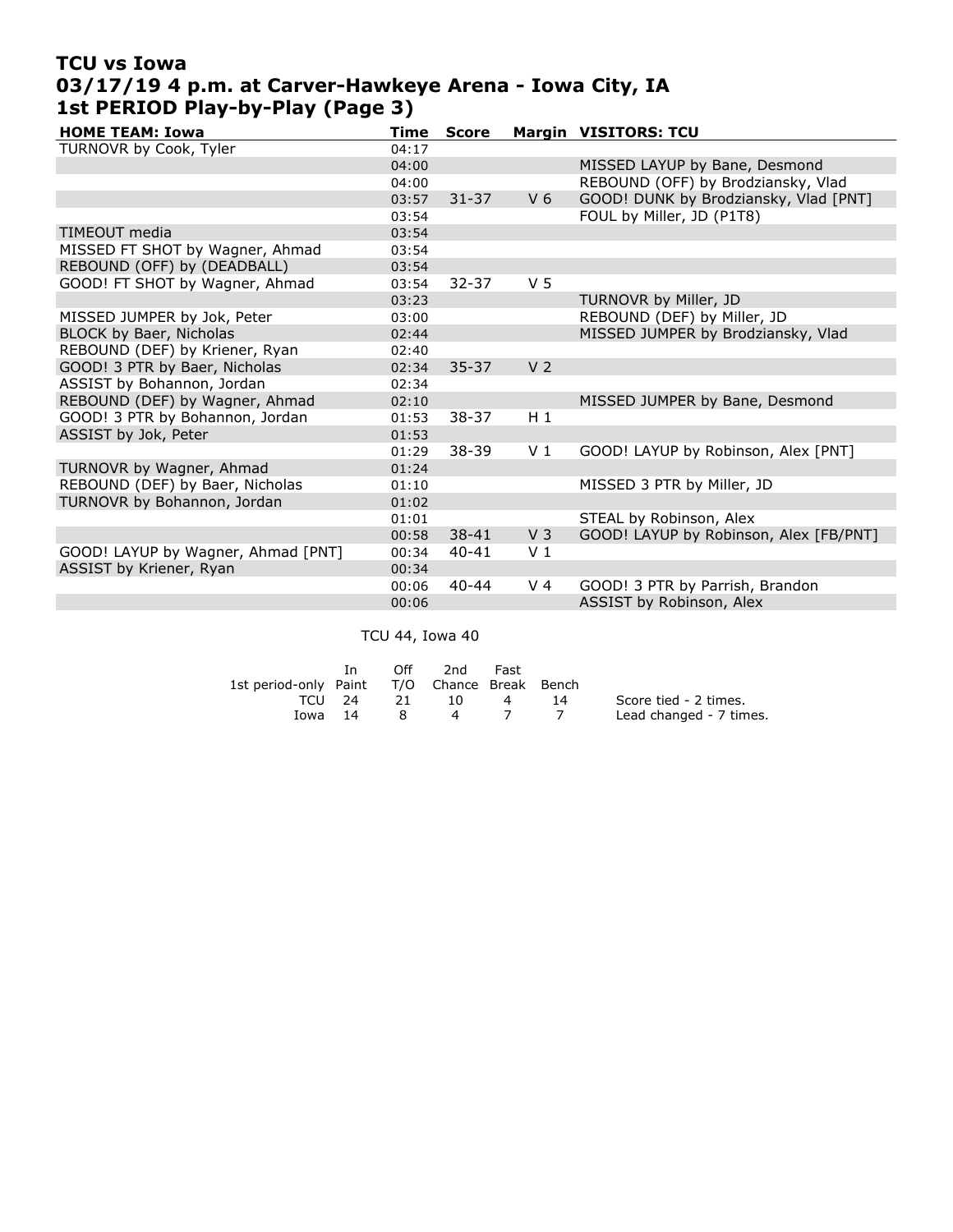#### Official Basketball Box Score -- 1st Half-Only TCU vs Iowa 03/17/19 4 p.m. at Carver-Hawkeye Arena - Iowa City, IA

#### **TCU**

|    |                        | Total     | 3-Ptr                    | Rebounds |                |                |          |                |                 |                |                |                |                |     |
|----|------------------------|-----------|--------------------------|----------|----------------|----------------|----------|----------------|-----------------|----------------|----------------|----------------|----------------|-----|
| ## | Player                 |           | FG-FGA   FG-FGA   FT-FTA |          | Off Def Tot    |                |          | <b>PF</b>      | TPI             | A              |                | TO Blk Stl     |                | Min |
| 10 | Brodziansky, Vlad      | $2 - 3$   | $0 - 0$                  | $0 - 0$  | $\overline{2}$ | 0              |          | 0              | 4               | 0              | 0              |                |                | 13  |
| 15 | Miller, JD             | $2 - 5$   | $0 - 2$                  | $0 - 0$  | $\overline{0}$ | $\overline{2}$ |          |                | $\overline{4}$  | $\overline{0}$ |                | $\Omega$       |                | 14  |
| 01 | Bane, Desmond<br>g     | 1-4       | $0 - 0$                  | $0 - 0$  | $\overline{0}$ | $\overline{0}$ | 0        |                | ว               | 2              | 0              | $\Omega$       | 0              | 16  |
| 25 | Robinson, Alex<br>g    | $4 - 10$  | $0 - 2$                  | $2 - 2$  | $\overline{2}$ | $\Omega$       |          | $\overline{0}$ | 10 <sub>l</sub> | 4              | 2              | $\overline{0}$ | 3              | 19  |
| 34 | Williams, Kenrich<br>q | $4 - 4$   | $2 - 2$                  | $0 - 0$  | 0              |                |          | 2              | 10 <sub>l</sub> |                |                | 0              |                | 14  |
| 02 | Williams, Michael      | $1 - 4$   | $1 - 3$                  | $0 - 0$  | $\overline{0}$ | $\overline{0}$ |          | $\overline{0}$ | 3 <sup>1</sup>  |                | $\overline{0}$ | $\overline{0}$ | $\overline{0}$ | 6   |
| 11 | Parrish, Brandon       | $3 - 4$   | $3 - 4$                  | $0 - 2$  | 0              | 1              |          | 2              | 9               |                | 0              | $\Omega$       | 2              | 11  |
| 32 | Shepherd, Karviar      | $0 - 0$   | $0 - 0$                  | $0 - 0$  | $\overline{0}$ | $\Omega$       | $\Omega$ | $\overline{2}$ | 0               | $\Omega$       | $\mathbf{1}$   | $\Omega$       | $\overline{0}$ |     |
| 33 | Washburn, Chris        | $1 - 1$   | $0 - 0$                  | $0 - 0$  |                |                |          | 0              |                 | 0              | 0              | 0              |                | 6   |
|    | Team                   |           |                          |          | $\overline{2}$ | $\Omega$       |          |                |                 |                |                |                |                |     |
|    | Totals                 | $18 - 35$ | $6 - 13$                 | $2 - 4$  | 7              | 5              | 12       | 8              | 44              | 10             | 5              |                | 8              | 100 |
|    |                        |           |                          |          |                |                |          |                |                 |                |                |                |                |     |

FG % 1st Half: 18-35 51.4% 3FG % 1st Half: 6-13 46.2% FT % 1st Half: 2-4 50.0%

#### Iowa

|    |                     |   | Total     | 3-Ptr                |         |                |                | Rebounds       |                |                |                |                |                |                |                |
|----|---------------------|---|-----------|----------------------|---------|----------------|----------------|----------------|----------------|----------------|----------------|----------------|----------------|----------------|----------------|
| ## | Player              |   |           | FG-FGA FG-FGA FT-FTA |         |                |                | Off Def Tot    | <b>PF</b>      | <b>TP</b>      | A              | TO             | Blk            | -Stl           | Min            |
| 00 | Wagner, Ahmad       |   | $2 - 2$   | $0 - 0$              | $1 - 2$ | 0              |                |                |                |                |                |                | 0              |                | 9              |
| 05 | Cook, Tyler         |   | $2 - 2$   | $0 - 0$              | $0 - 0$ | $\mathbf{1}$   | $\mathbf{1}$   | $\overline{2}$ |                | $\overline{4}$ | $\overline{0}$ | $\overline{4}$ | $\overline{0}$ | $\overline{0}$ | 11             |
| 03 | Bohannon, Jordan    | g | $4 - 5$   | $3 - 4$              | $0 - 0$ | $\mathbf 0$    |                |                | 0              | 11             | 5              | 3              | $\mathbf 0$    | 0              | 17             |
| 04 | Moss, Isaiah        | q | $0 - 1$   | $0 - 1$              | $0 - 0$ | $\mathbf 0$    | $\mathbf{1}$   | $\mathbf{1}$   | $\overline{0}$ | $\overline{0}$ | $\overline{0}$ | $\overline{0}$ | $\overline{0}$ | $\mathbf{0}$   | 6              |
| 14 | Jok, Peter          | q | $5 - 9$   | $3 - 6$              | $0 - 0$ | 1              | $\overline{0}$ | 1              | $\overline{0}$ | 13             | $\overline{2}$ |                | $\Omega$       | 0              | 18             |
| 10 | Williams, Christian |   | $0 - 1$   | $0 - 0$              | $0 - 0$ | $\overline{0}$ | $\mathbf{0}$   | $\overline{0}$ |                | $\mathbf{0}$   | $\mathbf{0}$   |                | $\overline{0}$ | $\overline{0}$ | 3              |
| 15 | Kriener, Ryan       |   | $0 - 1$   | $0 - 0$              | $0 - 0$ | $\mathbf 0$    | $\overline{2}$ | 2              | $\overline{0}$ | 0              |                | $\mathbf 0$    | $\mathbf 0$    | 0              | 10             |
| 24 | Ellingson, Brady    |   | $0 - 1$   | $0 - 1$              | $0 - 0$ | $\overline{0}$ | $\mathbf 0$    | $\mathbf 0$    |                | $\mathbf{0}$   | $\overline{0}$ | $\overline{0}$ | $\overline{0}$ | $\overline{0}$ | $\overline{2}$ |
| 25 | Uhl, Dom            |   | $0 - 0$   | $0 - 0$              | $0 - 0$ | $\mathbf 0$    | $\overline{0}$ | 0              | 0              | 0              | $\mathbf 0$    |                | $\mathbf 0$    | 0              | 4              |
| 35 | Pemsl, Cordell      |   | $1 - 2$   | $0 - 0$              | $0 - 0$ | $\mathbf{1}$   | $\mathbf{1}$   | $\overline{2}$ | 3              | $\overline{2}$ | $\overline{0}$ |                | $\overline{0}$ | $\overline{0}$ | 6              |
| 51 | Baer, Nicholas      |   | $2 - 3$   | $1 - 2$              | $0 - 0$ | $\overline{2}$ | 4              | 6              | $\overline{0}$ | 5              | $\mathbf 0$    | $\mathbf 0$    | $\overline{2}$ | $\mathbf 0$    | 14             |
|    | Team                |   |           |                      |         | 1              | $\overline{0}$ |                |                |                |                |                |                |                |                |
|    | Totals              |   | $16 - 27$ | $7 - 14$             | $1 - 2$ | 6              | 11             |                |                | 40             | 9              | 12             |                |                | 100            |
|    |                     |   |           |                      |         |                |                |                |                |                |                |                |                |                |                |

FG % 1st Half: 16-27 59.3% 3FG % 1st Half: 7-14 50.0% FT % 1st Half: 1-2 50.0%

Officials: Rick Crawford, Steve McJunkins, John Floyd Technical fouls: TCU-Williams, Kenrich. Iowa-Pemsl, Cordell. Attendance: 15400 2017 National Invitation Tournament - Second Round

| Score by periods | ⊥st | Total |                    | 1n       | Off      | 2nd | Fast            |
|------------------|-----|-------|--------------------|----------|----------|-----|-----------------|
| <b>TCU</b>       | 44  |       | Points             | Paint    | T/O      |     | Break<br>Chance |
| Iowa             | 40  |       | ⊤CU<br><b>IOWA</b> | 24<br>14 | 1 ר<br>ᅀ |     |                 |

Last FG - TCU OT-01:43, IOWA OT-00:09. Largest lead - TCU by 11 2nd-16:09, IOWA by 7 1st-17:49. TCU led for 31:07. IOWA led for 08:28. Game was tied for 05:25. Score tied - 2 times. Lead changed - 7 times.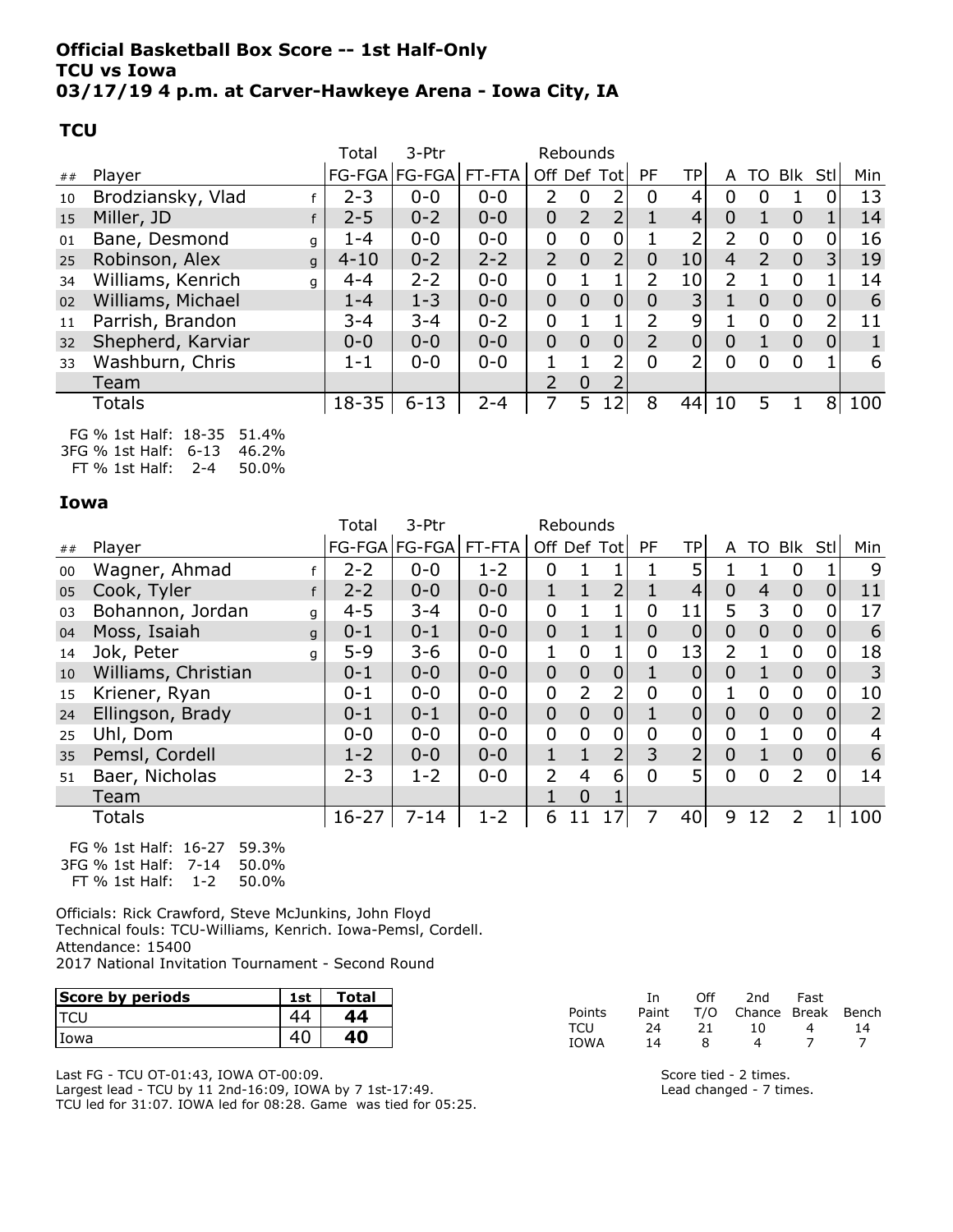# TCU vs Iowa 03/17/19 4 p.m. at Carver-Hawkeye Arena - Iowa City, IA 2nd PERIOD Play-by-Play (Page 1)

| <b>HOME TEAM: Iowa</b>            | Time  | <b>Score</b> |                 | <b>Margin VISITORS: TCU</b>             |
|-----------------------------------|-------|--------------|-----------------|-----------------------------------------|
| TURNOVR by Cook, Tyler            | 19:42 |              |                 |                                         |
|                                   | 19:41 |              |                 | STEAL by Williams, Kenrich              |
|                                   | 19:16 | $40 - 46$    | V <sub>6</sub>  | GOOD! JUMPER by Brodziansky, Vlad [PNT] |
|                                   | 19:16 |              |                 | ASSIST by Williams, Kenrich             |
| MISSED 3 PTR by Bohannon, Jordan  | 18:57 |              |                 | REBOUND (DEF) by Brodziansky, Vlad      |
|                                   | 18:38 | $40 - 49$    | V <sub>9</sub>  | GOOD! 3 PTR by Bane, Desmond            |
|                                   | 18:38 |              |                 | ASSIST by Williams, Kenrich             |
| MISSED FT SHOT by Cook, Tyler     | 18:14 |              |                 | FOUL by Brodziansky, Vlad (P1T1)        |
| REBOUND (OFF) by (DEADBALL)       | 18:14 |              |                 |                                         |
| MISSED FT SHOT by Cook, Tyler     |       |              |                 | REBOUND (DEF) by Williams, Kenrich      |
| REBOUND (DEF) by Wagner, Ahmad    | 18:14 |              |                 |                                         |
|                                   | 17:50 |              |                 | MISSED 3 PTR by Bane, Desmond           |
| GOOD! 3 PTR by Bohannon, Jordan   | 17:41 | 43-49        | V <sub>6</sub>  |                                         |
| ASSIST by Wagner, Ahmad           | 17:41 |              |                 |                                         |
|                                   | 17:06 | 43-51        | V8              | GOOD! JUMPER by Brodziansky, Vlad [PNT] |
|                                   | 17:06 |              |                 | ASSIST by Robinson, Alex                |
| MISSED FT SHOT by Wagner, Ahmad   | 16:45 |              |                 | FOUL by Miller, JD (P2T2)               |
| REBOUND (OFF) by (DEADBALL)       | 16:45 |              |                 |                                         |
| GOOD! FT SHOT by Wagner, Ahmad    | 16:45 | 44-51        | V <sub>7</sub>  |                                         |
|                                   | 16:38 |              |                 | MISSED 3 PTR by Parrish, Brandon        |
|                                   | 16:38 |              |                 | REBOUND (OFF) by Williams, Kenrich      |
| FOUL by Wagner, Ahmad (P2T1)      | 16:35 |              |                 | MISSED FT SHOT by Williams, Kenrich     |
|                                   | 16:35 |              |                 | REBOUND (OFF) by (DEADBALL)             |
|                                   | 16:35 | 44-52        | $V_8$           | GOOD! FT SHOT by Williams, Kenrich      |
| MISSED FT SHOT by Wagner, Ahmad   | 16:27 |              |                 | FOUL by Parrish, Brandon (P3T3)         |
| REBOUND (OFF) by (DEADBALL)       | 16:27 |              |                 |                                         |
| MISSED FT SHOT by Wagner, Ahmad   | 16:27 |              |                 | REBOUND (DEF) by Williams, Kenrich      |
|                                   | 16:09 | 44-55        | V <sub>11</sub> | GOOD! 3 PTR by Robinson, Alex           |
|                                   | 16:09 |              |                 | ASSIST by Washburn, Chris               |
| GOOD! 3 PTR by Jok, Peter         | 15:56 | $47 - 55$    | $V_8$           |                                         |
| ASSIST by Wagner, Ahmad           | 15:56 |              |                 |                                         |
|                                   | 15:22 |              |                 | TURNOVR by Robinson, Alex               |
| STEAL by Baer, Nicholas           | 15:21 |              |                 |                                         |
| GOOD! 3 PTR by Bohannon, Jordan   | 15:14 | $50 - 55$    | V <sub>5</sub>  |                                         |
| ASSIST by Pemsl, Cordell          | 15:14 |              |                 |                                         |
|                                   | 15:14 |              |                 | FOUL by Bane, Desmond (P2T4)            |
| TIMEOUT media                     |       |              |                 |                                         |
|                                   | 15:14 |              |                 |                                         |
| GOOD! FT SHOT by Bohannon, Jordan | 15:14 | $51 - 55$    | V <sub>4</sub>  |                                         |
|                                   | 14:57 | $51 - 57$    | V <sub>6</sub>  | GOOD! LAYUP by Washburn, Chris [PNT]    |
|                                   | 14:57 |              |                 | ASSIST by Robinson, Alex                |
| MISSED FT SHOT by Jok, Peter      | 14:46 |              |                 | FOUL by Williams, Michael (P1T5)        |
| REBOUND (OFF) by (DEADBALL)       | 14:46 |              |                 |                                         |
| GOOD! FT SHOT by Jok, Peter       | 14:46 | $52 - 57$    | V <sub>5</sub>  |                                         |
| STEAL by Baer, Nicholas           | 14:19 |              |                 | TURNOVR by Robinson, Alex               |
| GOOD! FT SHOT by Baer, Nicholas   | 14:19 | 53-57        | V <sub>4</sub>  | FOUL by Robinson, Alex (P1T6)           |
| MISSED FT SHOT by Baer, Nicholas  | 14:19 |              |                 |                                         |
| REBOUND (OFF) by Pemsl, Cordell   | 14:19 |              |                 |                                         |
| MISSED JUMPER by Jok, Peter       | 14:03 |              |                 | REBOUND (DEF) by Williams, Michael      |
| FOUL by Baer, Nicholas (P1T2)     | 13:58 |              |                 |                                         |
|                                   | 13:56 |              |                 | MISSED 3 PTR by Williams, Kenrich       |
|                                   | 13:56 |              |                 | REBOUND (OFF) by Miller, JD             |
|                                   | 13:27 | 53-60        | V 7             | GOOD! 3 PTR by Miller, JD               |
|                                   | 13:27 |              |                 | ASSIST by Williams, Kenrich             |
| MISSED JUMPER by Jok, Peter       | 13:01 |              |                 | REBOUND (DEF) by Washburn, Chris        |
| FOUL by Bohannon, Jordan (P1T3)   | 12:57 |              |                 |                                         |
|                                   | 12:45 | $53 - 62$    | V 9             | GOOD! JUMPER by Brodziansky, Vlad [PNT] |
|                                   | 12:45 |              |                 | ASSIST by Robinson, Alex                |
| FOUL by Cook, Tyler (P2T4)        | 12:45 | $53 - 63$    | V <sub>10</sub> | GOOD! FT SHOT by Brodziansky, Vlad      |
| GOOD! 3 PTR by Baer, Nicholas     | 12:23 | $56 - 63$    | V <sub>7</sub>  |                                         |
| ASSIST by Bohannon, Jordan        | 12:23 |              |                 |                                         |
|                                   | 12:15 |              |                 | MISSED 3 PTR by Miller, JD              |
|                                   |       |              |                 |                                         |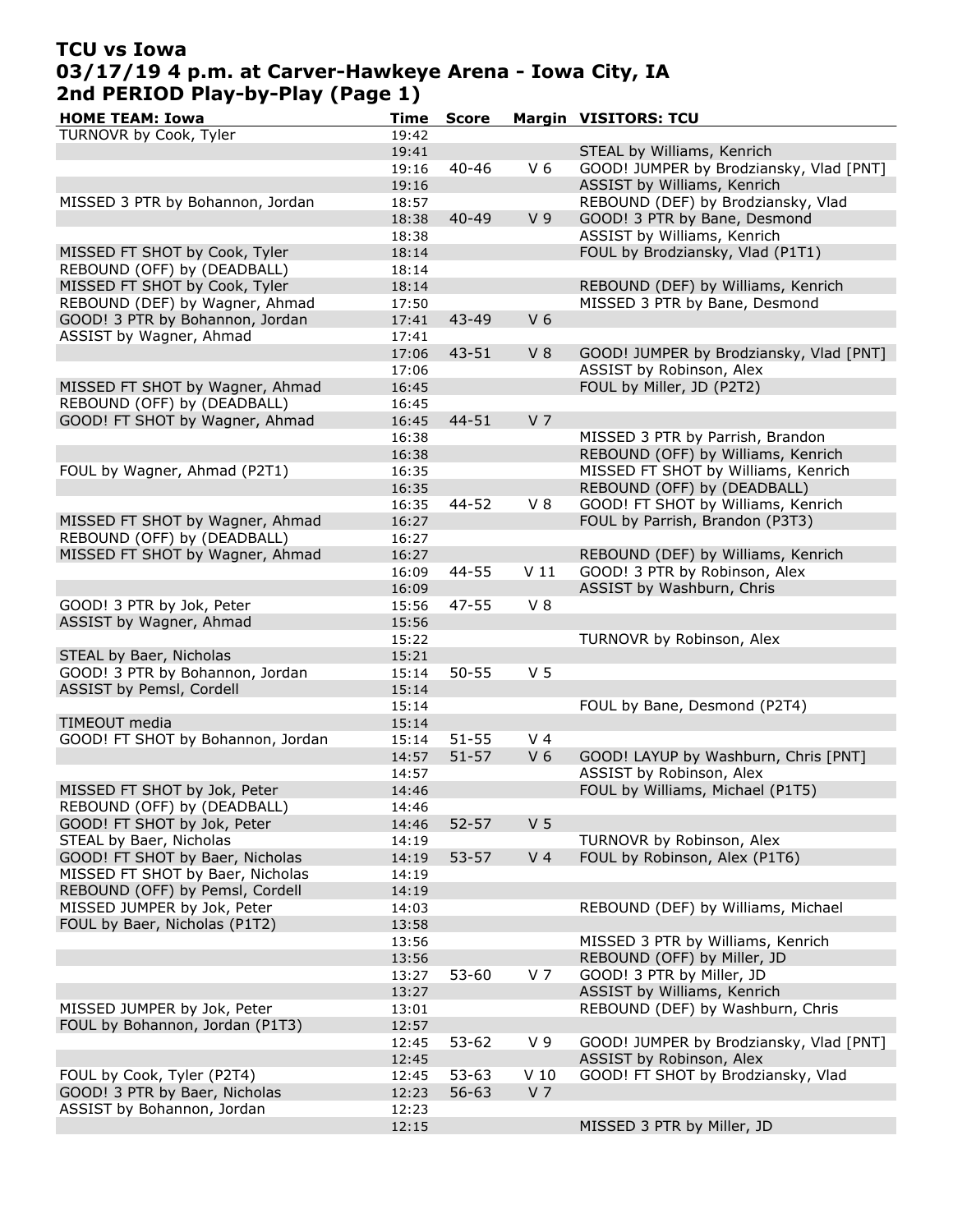### TCU vs Iowa 03/17/19 4 p.m. at Carver-Hawkeye Arena - Iowa City, IA 2nd PERIOD Play-by-Play (Page 2)

| <b>HOME TEAM: Iowa</b>                 | Time  | <b>Score</b> |                 | <b>Margin VISITORS: TCU</b>            |
|----------------------------------------|-------|--------------|-----------------|----------------------------------------|
| REBOUND (DEF) by Pemsl, Cordell        | 12:15 |              |                 |                                        |
| MISSED 3 PTR by Bohannon, Jordan       | 12:04 |              |                 |                                        |
| REBOUND (OFF) by Cook, Tyler           | 12:04 |              |                 |                                        |
| MISSED FT SHOT by Cook, Tyler          | 12:02 |              |                 | FOUL by Brodziansky, Vlad (P2T7)       |
| REBOUND (OFF) by (DEADBALL)            | 12:02 |              |                 |                                        |
| GOOD! FT SHOT by Cook, Tyler           | 12:02 | $57 - 63$    | V <sub>6</sub>  |                                        |
| FOUL by Kriener, Ryan (P1T5)           | 11:43 |              |                 |                                        |
|                                        | 11:43 |              |                 | <b>TIMEOUT MEDIA</b>                   |
|                                        | 11:43 | $57 - 64$    | V <sub>7</sub>  | GOOD! FT SHOT by Robinson, Alex        |
|                                        | 11:43 | $57 - 65$    | $V_8$           | GOOD! FT SHOT by Robinson, Alex        |
| GOOD! 3 PTR by Baer, Nicholas          | 11:28 | 60-65        | V <sub>5</sub>  |                                        |
|                                        |       |              |                 |                                        |
| ASSIST by Pemsl, Cordell               | 11:28 |              |                 |                                        |
|                                        | 11:02 | 60-67        | V 7             | GOOD! LAYUP by Parrish, Brandon [PNT]  |
|                                        | 11:02 |              |                 | ASSIST by Robinson, Alex               |
| MISSED LAYUP by Pemsl, Cordell         | 10:55 |              |                 | REBOUND (DEF) by Williams, Kenrich     |
|                                        | 10:51 | 60-69        | V <sub>9</sub>  | GOOD! LAYUP by Bane, Desmond [FB/PNT]  |
|                                        | 10:51 |              |                 | ASSIST by Robinson, Alex               |
| FOUL by Kriener, Ryan (P2T6)           | 10:51 | 60-70        | V <sub>10</sub> | GOOD! FT SHOT by Bane, Desmond         |
| GOOD! 3 PTR by Baer, Nicholas          | 10:33 | 63-70        | V <sub>7</sub>  |                                        |
| ASSIST by Bohannon, Jordan             | 10:33 |              |                 |                                        |
| BLOCK by Baer, Nicholas                | 10:20 |              |                 | MISSED LAYUP by Robinson, Alex         |
| REBOUND (DEF) by Bohannon, Jordan      | 10:20 |              |                 |                                        |
| GOOD! FT SHOT by Bohannon, Jordan      | 10:11 | 64-70        | $V_6$           | FOUL by Bane, Desmond (P3T8)           |
| MISSED FT SHOT by Bohannon, Jordan     | 10:11 |              |                 | REBOUND (DEF) by Bane, Desmond         |
|                                        | 09:57 | 64-72        | $V_8$           | GOOD! LAYUP by Williams, Kenrich [PNT] |
|                                        | 09:57 |              |                 | ASSIST by Brodziansky, Vlad            |
| TURNOVR by Jok, Peter                  | 09:49 |              |                 | STEAL by Parrish, Brandon              |
|                                        | 09:22 | 64-75        | V <sub>11</sub> | GOOD! 3 PTR by Parrish, Brandon        |
|                                        | 09:22 |              |                 | ASSIST by Brodziansky, Vlad            |
| TIMEOUT 30sec                          | 09:16 |              |                 |                                        |
| MISSED JUMPER by Jok, Peter            | 08:58 |              |                 |                                        |
| REBOUND (OFF) by Wagner, Ahmad         | 08:58 |              |                 |                                        |
| MISSED JUMPER by Wagner, Ahmad         | 08:56 |              |                 | BLOCK by Williams, Kenrich             |
| REBOUND (OFF) by (TEAM)                | 08:56 |              |                 |                                        |
| MISSED 3 PTR by Jok, Peter             |       |              |                 | REBOUND (DEF) by Williams, Kenrich     |
|                                        | 08:46 |              |                 | MISSED JUMPER by Washburn, Chris       |
| REBOUND (DEF) by Kriener, Ryan         | 08:16 |              |                 |                                        |
| GOOD! LAYUP by Pemsl, Cordell [PNT]    | 07:58 | 66-75        | V <sub>9</sub>  |                                        |
| ASSIST by Jok, Peter                   | 07:58 |              |                 |                                        |
| REBOUND (DEF) by Pemsl, Cordell        | 07:34 |              |                 | MISSED JUMPER by Washburn, Chris       |
| MISSED LAYUP by Bohannon, Jordan       | 07:26 |              |                 |                                        |
| REBOUND (OFF) by Wagner, Ahmad         | 07:26 |              |                 |                                        |
| MISSED TIP-IN by Wagner, Ahmad         | 07:24 |              |                 | REBOUND (DEF) by Williams, Kenrich     |
| REBOUND (DEF) by Jok, Peter            | 07:18 |              |                 | MISSED JUMPER by Williams, Kenrich     |
| GOOD! JUMPER by Kriener, Ryan [FB/PNT] | 07:14 | 68-75        | V <sub>7</sub>  |                                        |
| ASSIST by Bohannon, Jordan             | 07:14 |              |                 |                                        |
|                                        | 07:14 |              |                 | FOUL by Parrish, Brandon (P4T9)        |
| TIMEOUT media                          | 07:14 |              |                 |                                        |
| MISSED FT SHOT by Kriener, Ryan        | 07:14 |              |                 | REBOUND (DEF) by Williams, Kenrich     |
| REBOUND (DEF) by Cook, Tyler           | 06:46 |              |                 | MISSED 3 PTR by Williams, Kenrich      |
| MISSED JUMPER by Baer, Nicholas        | 06:29 |              |                 | REBOUND (DEF) by Miller, JD            |
|                                        | 06:23 | 68-77        | V <sub>9</sub>  | GOOD! LAYUP by Robinson, Alex [FB/PNT] |
| MISSED 3 PTR by Baer, Nicholas         | 06:13 |              |                 | REBOUND (DEF) by Williams, Kenrich     |
| REBOUND (DEF) by Uhl, Dom              | 06:01 |              |                 | MISSED JUMPER by Brodziansky, Vlad     |
| GOOD! LAYUP by Cook, Tyler [FB/PNT]    | 05:55 | $70 - 77$    | V <sub>7</sub>  |                                        |
| ASSIST by Bohannon, Jordan             | 05:55 |              |                 |                                        |
| REBOUND (DEF) by Baer, Nicholas        | 05:20 |              |                 | MISSED JUMPER by Brodziansky, Vlad     |
| GOOD! DUNK by Uhl, Dom [PNT]           | 05:12 | $72 - 77$    | V <sub>5</sub>  |                                        |
| ASSIST by Bohannon, Jordan             | 05:12 |              |                 |                                        |
| REBOUND (DEF) by Cook, Tyler           | 04:42 |              |                 | MISSED JUMPER by Miller, JD            |
| GOOD! 3 PTR by Jok, Peter              | 04:32 | $75 - 77$    | V <sub>2</sub>  |                                        |
| ASSIST by Bohannon, Jordan             |       |              |                 |                                        |
|                                        | 04:32 |              |                 |                                        |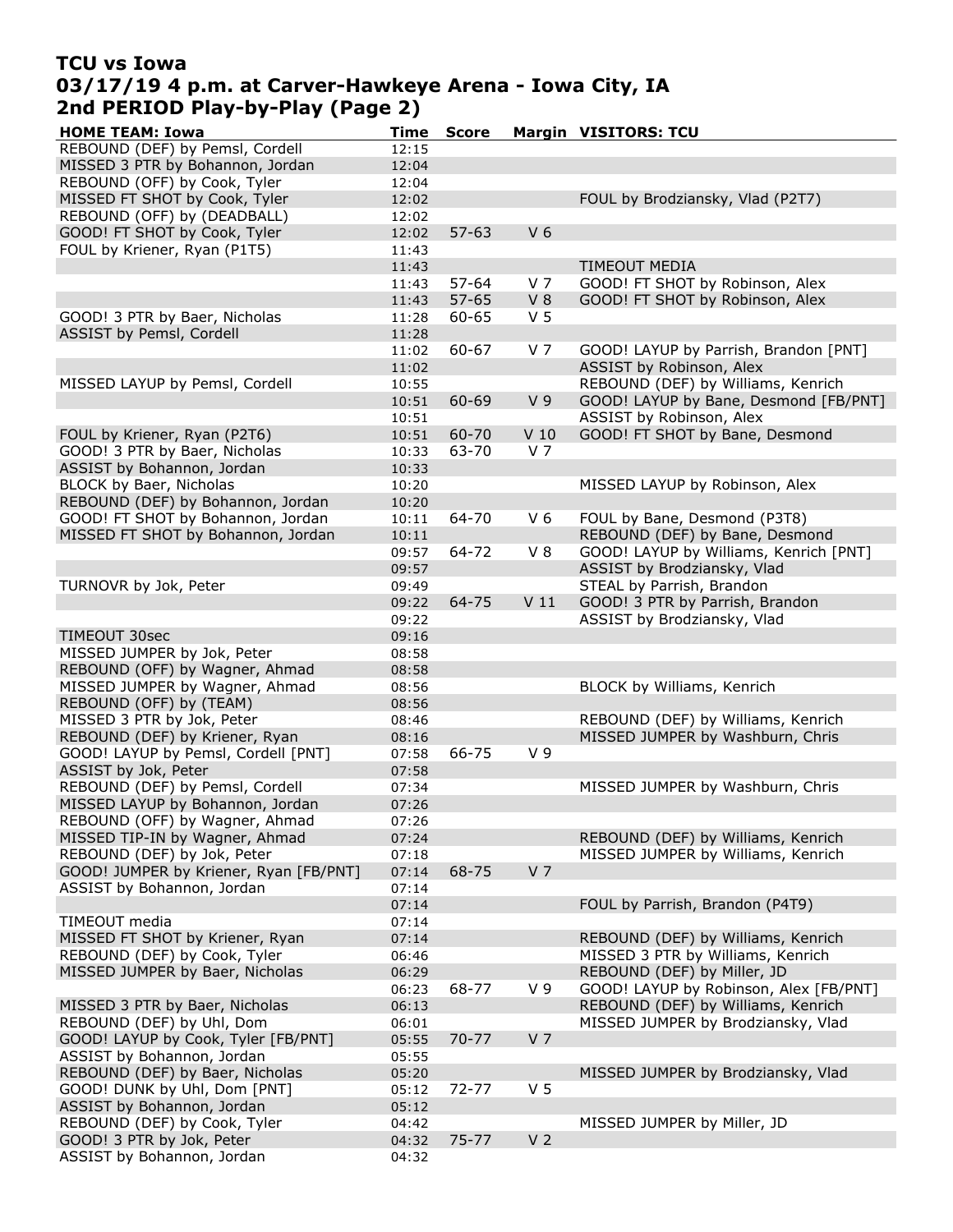# TCU vs Iowa 03/17/19 4 p.m. at Carver-Hawkeye Arena - Iowa City, IA 2nd PERIOD Play-by-Play (Page 3)

| <b>HOME TEAM: Iowa</b>           | Time  | <b>Score</b> |                | <b>Margin VISITORS: TCU</b>            |
|----------------------------------|-------|--------------|----------------|----------------------------------------|
|                                  | 04:30 |              |                | TIMEOUT 30sec                          |
|                                  | 04:08 | 75-79        | V <sub>4</sub> | GOOD! DUNK by Brodziansky, Vlad [PNT]  |
|                                  | 04:08 |              |                | ASSIST by Robinson, Alex               |
| MISSED 3 PTR by Jok, Peter       | 03:42 |              |                | REBOUND (DEF) by Brodziansky, Vlad     |
|                                  | 03:12 | 75-81        | $V_6$          | GOOD! LAYUP by Brodziansky, Vlad [PNT] |
|                                  | 03:12 |              |                | ASSIST by Bane, Desmond                |
| GOOD! DUNK by Cook, Tyler [PNT]  | 03:02 | $77 - 81$    | V <sub>4</sub> |                                        |
| ASSIST by Bohannon, Jordan       | 03:02 |              |                |                                        |
|                                  | 02:30 |              |                | TURNOVR by Robinson, Alex              |
| GOOD! JUMPER by Jok, Peter       | 02:12 | 79-81        | V <sub>2</sub> |                                        |
| ASSIST by Uhl, Dom               | 02:12 |              |                |                                        |
| REBOUND (DEF) by Baer, Nicholas  | 01:55 |              |                | MISSED JUMPER by Williams, Kenrich     |
| GOOD! LAYUP by Cook, Tyler [PNT] | 01:41 | 81-81        | T <sub>3</sub> |                                        |
| ASSIST by Uhl, Dom               | 01:41 |              |                |                                        |
| GOOD! FT SHOT by Cook, Tyler     | 01:41 | 82-81        | H 1            | FOUL by Brodziansky, Vlad (P3T10)      |
| REBOUND (DEF) by Baer, Nicholas  | 01:20 |              |                | MISSED LAYUP by Robinson, Alex         |
| MISSED LAYUP by Bohannon, Jordan | 00:53 |              |                | REBOUND (DEF) by Robinson, Alex        |
| FOUL by Baer, Nicholas (P2T7)    | 00:50 |              |                | MISSED FT SHOT by Bane, Desmond        |
|                                  | 00:50 |              |                | REBOUND (OFF) by (DEADBALL)            |
|                                  | 00:50 | 82-82        | T <sub>4</sub> | GOOD! FT SHOT by Bane, Desmond         |
|                                  | 00:26 | 82-84        | V 2            | GOOD! LAYUP by Brodziansky, Vlad [PNT] |
|                                  | 00:26 |              |                | ASSIST by Bane, Desmond                |
|                                  | 00:25 |              |                | <b>TIMEOUT TEAM</b>                    |
| GOOD! LAYUP by Cook, Tyler [PNT] | 00:11 | 84-84        | T <sub>5</sub> |                                        |
| FOUL by Baer, Nicholas (P3T8)    | 00:04 |              |                |                                        |
| TIMEOUT 30sec                    | 00:04 |              |                |                                        |
| REBOUND (DEF) by Jok, Peter      | 00:02 |              |                | MISSED 3 PTR by Bane, Desmond          |

Iowa 84, TCU 84

|                                              | Off the order | 2nd            | Fast     |      |                         |
|----------------------------------------------|---------------|----------------|----------|------|-------------------------|
| 2nd period-only Paint T/O Chance Break Bench |               |                |          |      |                         |
| TCU 22                                       | $-5$          | $\overline{a}$ |          | 4 /  | Score tied - 3 times.   |
| Iowa 14                                      |               | 7 1            | $\sim$ 4 | - 16 | Lead changed - 2 times. |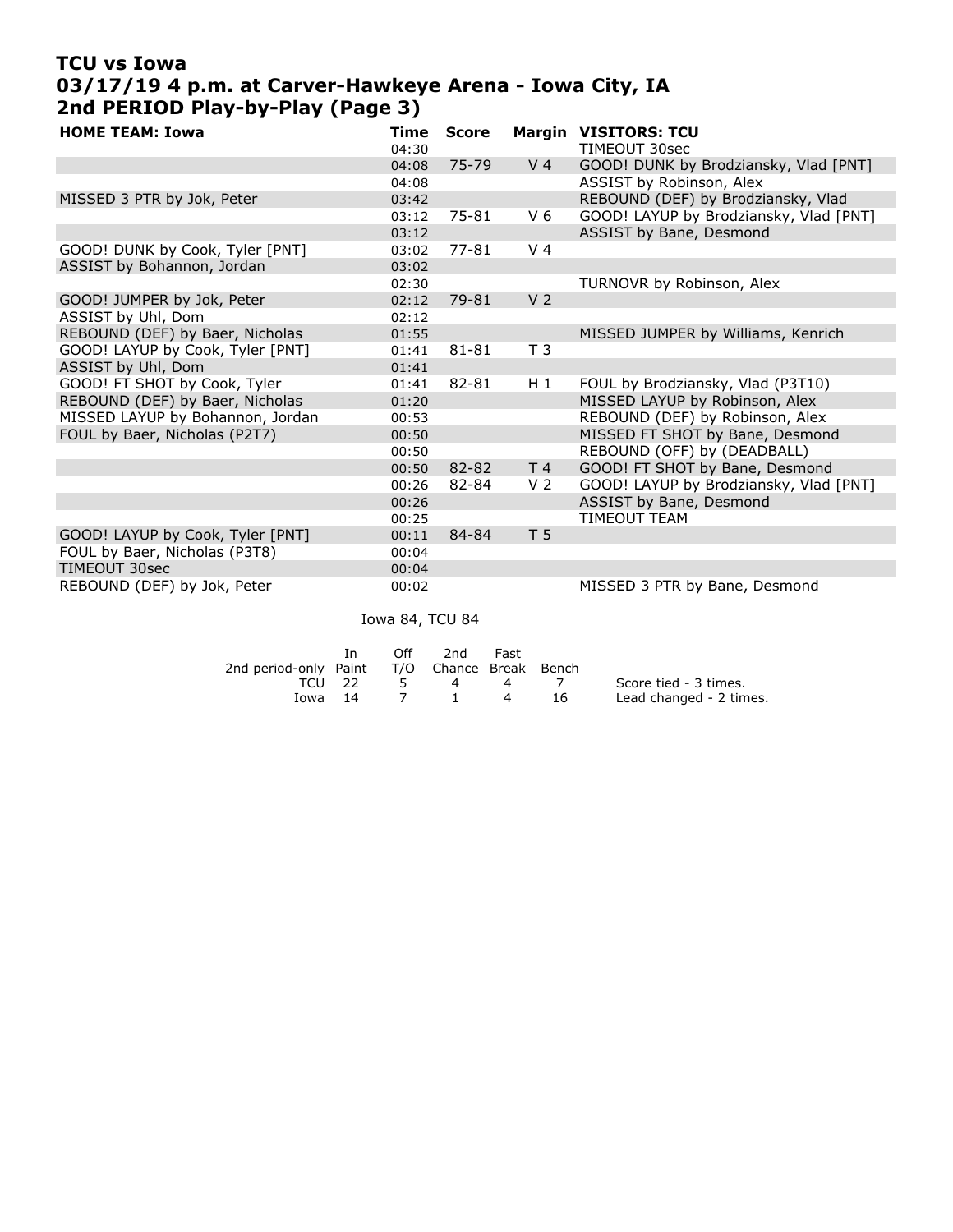#### Official Basketball Box Score -- 2nd Half-Only TCU vs Iowa 03/17/19 4 p.m. at Carver-Hawkeye Arena - Iowa City, IA

#### **TCU**

|    |                        | Total     | 3-Ptr                |         |                | Rebounds    |          |           |                |                |                |                |                |                |
|----|------------------------|-----------|----------------------|---------|----------------|-------------|----------|-----------|----------------|----------------|----------------|----------------|----------------|----------------|
| ## | Player                 |           | FG-FGA FG-FGA FT-FTA |         |                | Off Def Tot |          | <b>PF</b> | TPI            | A              |                | TO Blk Stl     |                | Min            |
| 10 | Brodziansky, Vlad      | $6 - 8$   | $0 - 0$              | $1 - 1$ | 0              | 2           | 2        | 3         | 13             |                | 0              | O              | 0              | 14             |
| 15 | Miller, JD             | $1 - 3$   | $1 - 2$              | $0 - 0$ | 1              |             |          |           | 3              | $\overline{0}$ | $\overline{0}$ | $\Omega$       | $\mathbf{0}$   | 10             |
| 01 | Bane, Desmond<br>g     | $2 - 4$   | $1 - 3$              | $2 - 3$ | 0              |             |          | 2         |                | 2              | 0              | $\Omega$       | 0              | 16             |
| 25 | Robinson, Alex<br>g    | $2 - 4$   | $1 - 1$              | $2 - 2$ | $\overline{0}$ |             |          |           |                | 6              | 3              | $\overline{0}$ | $\overline{0}$ | 20             |
| 34 | Williams, Kenrich<br>q | $1 - 5$   | $0 - 2$              | $1 - 2$ |                |             | 8        | 0         | 3              | 3              | 0              |                |                | 20             |
| 02 | Williams, Michael      | $0 - 0$   | $0 - 0$              | $0 - 0$ | $\overline{0}$ |             |          |           | 0              | $\Omega$       | 0              | $\Omega$       | 0              | 4              |
| 11 | Parrish, Brandon       | $2 - 3$   | $1 - 2$              | $0 - 0$ | 0              | 0           | 0        | 2         | 5              | 0              | 0              | $\Omega$       |                | 10             |
| 32 | Shepherd, Karviar      | $0 - 0$   | $0 - 0$              | $0 - 0$ | $\overline{0}$ | $\Omega$    | $\Omega$ | $\Omega$  | $\overline{0}$ | $\Omega$       | $\Omega$       | $\Omega$       | $\overline{0}$ | $\overline{0}$ |
| 33 | Washburn, Chris        | $1 - 3$   | $0 - 0$              | $0 - 0$ | $\mathbf 0$    |             |          | 0         | 2              |                | 0              | $\Omega$       | 0              | 6              |
|    | Team                   |           |                      |         | 0              | 0           | 0        |           |                |                |                |                |                |                |
|    | Totals                 | $15 - 30$ | $4 - 10$             | $6 - 8$ | $\overline{2}$ | 14          | 16       | 10        | 40             | 14             | 3              |                |                | 100            |
|    |                        |           |                      |         |                |             |          |           |                |                |                |                |                |                |

FG % 1st Half: 18-35 51.4% 2nd half: 15-30 50.0% 3FG % 1st Half: 6-13 46.2% FT % 1st Half: 2-4 50.0% 2nd half: 6-8 75.0% 2nd half: 4-10 40.0%

#### Iowa

|    |                     |   | Total     | 3-Ptr                |          |                | Rebounds       |                |                |                 |                |                |                |                |                |
|----|---------------------|---|-----------|----------------------|----------|----------------|----------------|----------------|----------------|-----------------|----------------|----------------|----------------|----------------|----------------|
| ## | Player              |   |           | FG-FGA FG-FGA FT-FTA |          |                | Off Def Tot    |                | <b>PF</b>      | <b>TP</b>       | A              | TO             | <b>Blk</b>     | Stl            | Min            |
| 00 | Wagner, Ahmad       |   | $0 - 2$   | $0 - 0$              | $1 - 4$  | 2              | 1              | 3              |                |                 | 2              | 0              | 0              | 0              | 9              |
| 05 | Cook, Tyler         |   | $4 - 4$   | $0 - 0$              | $2 - 5$  | $\mathbf{1}$   | $\overline{2}$ | 3              | $\mathbf{1}$   | 10 <sub>l</sub> | $\overline{0}$ | $\mathbf{1}$   | $\overline{0}$ | $\overline{0}$ | 12             |
| 03 | Bohannon, Jordan    | g | $2 - 6$   | $2 - 4$              | $2 - 3$  | $\mathbf 0$    |                |                |                | 8               | 7              | 0              | $\mathbf 0$    | 0              | 20             |
| 04 | Moss, Isaiah        | q | $0 - 0$   | $0 - 0$              | $0 - 0$  | $\overline{0}$ | $\overline{0}$ | $\mathbf 0$    | $\overline{0}$ | 0               | $\overline{0}$ | $\overline{0}$ | $\overline{0}$ | $\mathbf 0$    | $\overline{4}$ |
| 14 | Jok, Peter          | q | $3 - 8$   | $2 - 4$              | $1 - 2$  | $\overline{0}$ | $\overline{2}$ | 2              | 0              | 9               |                |                | $\overline{0}$ | 0              | 18             |
| 10 | Williams, Christian |   | $0 - 0$   | $0 - 0$              | $0 - 0$  | $\mathbf 0$    | $\overline{0}$ | $\overline{0}$ | $\overline{0}$ | $\overline{0}$  | $\overline{0}$ | $\overline{0}$ | $\overline{0}$ | $\mathbf{0}$   | $\mathbf 0$    |
| 15 | Kriener, Ryan       |   | $1 - 1$   | $0 - 0$              | $0 - 1$  | $\mathbf 0$    |                |                | $\overline{2}$ | 2               | $\overline{0}$ | $\mathbf 0$    | $\overline{0}$ | 0              | 5              |
| 24 | Ellingson, Brady    |   | $0 - 0$   | $0 - 0$              | $0 - 0$  | $\overline{0}$ | $\overline{0}$ | $\overline{0}$ | $\overline{0}$ | $\overline{0}$  | $\overline{0}$ | $\overline{0}$ | $\overline{0}$ | $\overline{0}$ | $0+$           |
| 25 | Uhl, Dom            |   | $1 - 1$   | $0 - 0$              | $0 - 0$  | $\overline{0}$ | 1              |                | $\overline{0}$ | 2               | 2              | $\mathbf 0$    | $\mathbf 0$    | 0              | 7              |
| 35 | Pemsl, Cordell      |   | $1 - 2$   | $0 - 0$              | $0 - 0$  | $\mathbf{1}$   | $\overline{2}$ | 3              | $\overline{0}$ | ำ               | $\overline{2}$ | $\overline{0}$ | $\overline{0}$ | $\overline{0}$ | 9              |
| 51 | Baer, Nicholas      |   | $3 - 5$   | $3 - 4$              | $1 - 2$  | $\overline{0}$ | 3              | 3              | 3              | 10 <sub>l</sub> | $\Omega$       | $\mathbf 0$    |                | 2              | 16             |
|    | Team                |   |           |                      |          | 1              | 0              |                |                |                 |                |                |                |                |                |
|    | <b>Totals</b>       |   | $15 - 29$ | $7 - 12$             | $7 - 17$ | 5              | 13             | 18             | 8              | 44              | 14             | $\mathcal{P}$  |                | 2              | 100            |
|    |                     |   |           |                      |          |                |                |                |                |                 |                |                |                |                |                |

FG % 1st Half: 16-27 59.3% 2nd half: 15-29 51.7% 3FG % 1st Half: 7-14 50.0% 2nd half: 7-12 58.3% FT % 1st Half: 1-2 50.0% 2nd half: 7-17 41.2%

Officials: Rick Crawford, Steve McJunkins, John Floyd Technical fouls: TCU-Williams, Kenrich. Iowa-Pemsl, Cordell. Attendance: 15400 2017 National Invitation Tournament - Second Round

| Score by periods | 1st | 2nd | <b>Total</b> |
|------------------|-----|-----|--------------|
|                  |     |     | RД           |
| l Iowa           |     |     | RА           |

Last FG - TCU OT-01:43, IOWA OT-00:09. Largest lead - TCU by 11 2nd-16:09, IOWA by 7 1st-17:49. TCU led for 31:07. IOWA led for 08:28. Game was tied for 05:25.

|        | Ιn.   | ∩ff | 2nd                    | Fast |     |
|--------|-------|-----|------------------------|------|-----|
| Points | Paint |     | T/O Chance Break Bench |      |     |
| TCU    | 22    | 5   | 4                      |      |     |
| IOWA   | 14    |     |                        |      | 16. |

Score tied - 3 times. Lead changed - 2 times.